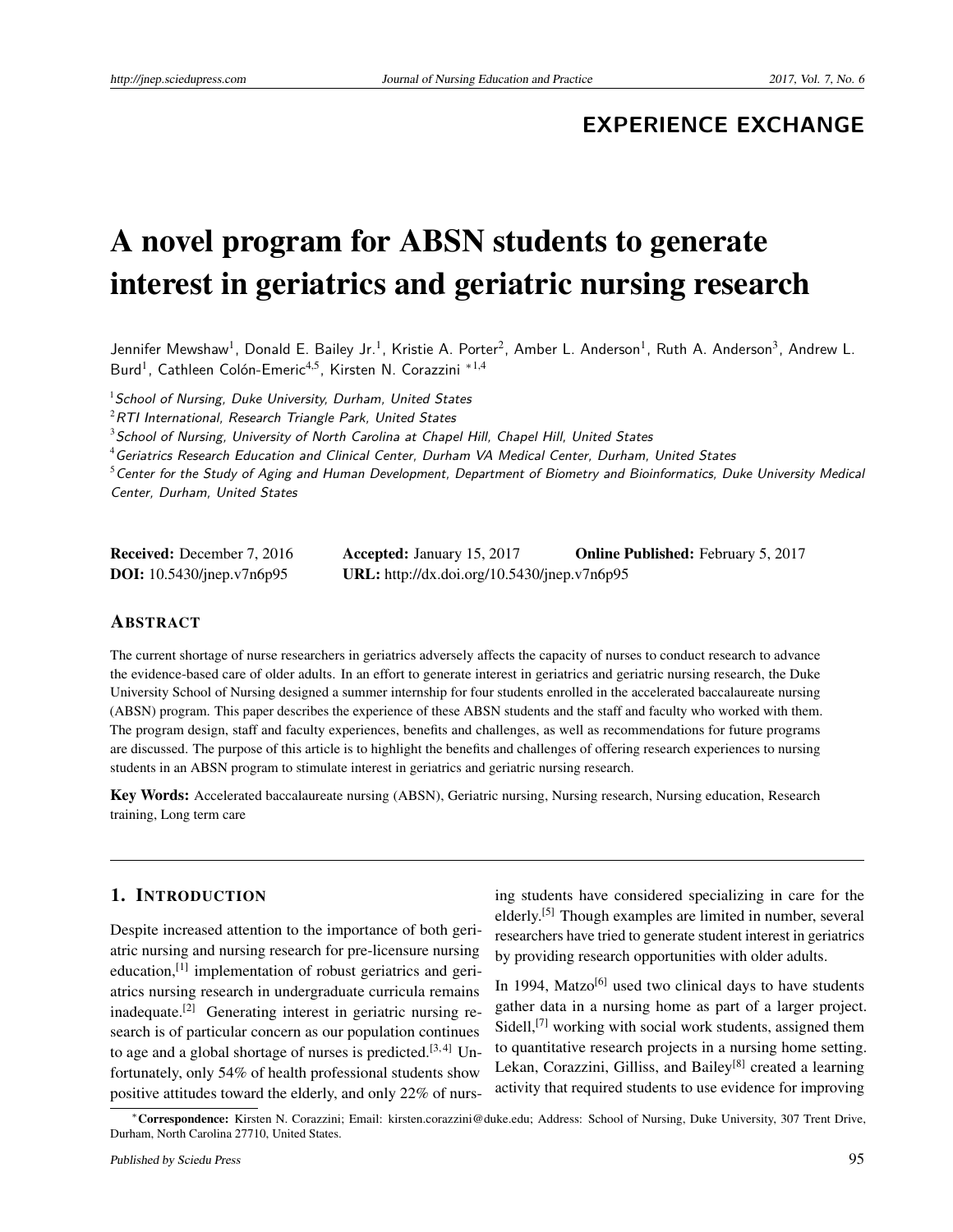care for persons with heart failure and practice the principles of delegation and supervision with nursing staff in nursing homes. In each of these experiences, the students selfreported gains in knowledge of care of older adults, as well as increased interest in research and the value of evidence-based practice.<sup>[\[6](#page-4-5)-8]</sup> Further, a recent study by Kydd, et al.<sup>[\[4\]](#page-4-3)</sup> examined nursing student attitudes towards caring for older people and they found that "educators play an important part in shaping attitudes toward older people and helping students see career opportunities in the specialty".[\[4\]](#page-4-3) Thus, it appears that geriatric nursing researchers might play a key role in helping nursing schools stimulate student interest in both research and care of older adults.

To increase relevance and salience of nursing research in general to entry to practice BSN students, several nurse educators have proposed a more application-based approach to incorporating research into the curriculum of nursing stu-dents. Brancato<sup>[\[9\]](#page-4-8)</sup> changed the capstone curriculum in a RN to BSN program to have students work one-on-one with hospital research staff. Similarly, Kennel<sup>[\[10\]](#page-4-9)</sup> paired BSN students with hospital research RNs to complete a research project. Wheeler<sup>[\[11\]](#page-4-10)</sup> incorporated students in hands-on research opportunities with faculty that provided students with exposure to nursing research. Self-evaluation reports were positive such as "improved ability to read and critique scientific literature and a better understanding of the research process".[\[11\]](#page-4-10)

Despite the emerging examples of the beneficial effects of such learning experiences on student outcomes, relatively little information exists regarding the perceived challenges or benefits from the perspective of faculty and staff who support such programs. This paper addresses this gap by describing the perspectives of the project coordinator, supervising faculty, and students in a summer, geriatric nursing research internship for students enrolled in the accelerated baccalaureate nursing (ABSN) program in the Duke University School of Nursing. The purpose of describing these perspectives is to inform future, comparable learning experiences. The program was funded by a National Institute of Nursing Research supplemental grant whose parent grant tested an intervention to improve the quality of falls prevention and management care provided to nursing home residents (Anderson/Colon-Emeric, R56NR003178 – 09SI; Anderson/Colon-Emeric, R56NR003178–09). The parent research study had dual principal investigators, one a nurse and one a physician, and additional nursing faculty co-investigators. The aim of the supplemental grant was to engage ABSN students in diverse research study activities, including intervention delivery, data collection and analysis, and to foster ABSN student interest in pursuing graduate education in nursing research. Because

the Duke University School of Nursing is part of a research 1 doctoral university,[\[12\]](#page-4-11) undergraduate nursing students have the opportunity to select Duke University for the opportunities to engage in hands-on research activities, which are above and beyond the formal research course. Therefore, the creation of this program met both stated student interest, as well as leveraged extant organizational infrastructure. Both the parent and supplemental grants were approved and overseen by the Duke University Institutional Review Board.

## 2. PROGRAM DESIGN

The overall program design included the selection of four students from a competitive application process by the nurse principal investigator and two nursing faculty coinvestigators. Students joined the research team under the immediate supervision of the overall research study project director. The nurse principal investigator and nursing faculty co-investigators provided weekly supervision and feedback on campus, and the physician co-principal investigator and project director provided on-site supervision in the nursing homes. Students participated in data collection, data entry and analysis, and assisted in delivering a component of the intervention to nursing home staff.

#### Student selection

Two nursing faculty co-investigators distributed a call for applications to all ABSN students in their third semester of the four-semester program and who, at program entry, had declared specific interest in pursuing graduate nursing education and who were enrolled in the research-focused curricular track  $(N = 34)$ . Student applicants submitted a brief (less than 300 words) essay describing their interest in participating in the research study. Essays were matched with student advisor recommendations to ensure all applicants were in strong academic standing and could balance the additional responsibilities with current coursework. Four students were selected from the pool of applicants.

# 3. STUDENT ORIENTATION AND PROGRAM IMPLEMENTATION

Students were asked to commit ten hours per week to engage in classroom and clinical research activities in the nursing home setting. Two of the participating nursing homes served as sites for the student learning experience. To begin, students completed training in human subjects research, including the Collaborative Institutional Training Initiative (CITI) modules. Following completion of this training, the students were prepared for and participated in two key aspects of the study, including participation in delivering the intervention, and participation in data collection and analysis.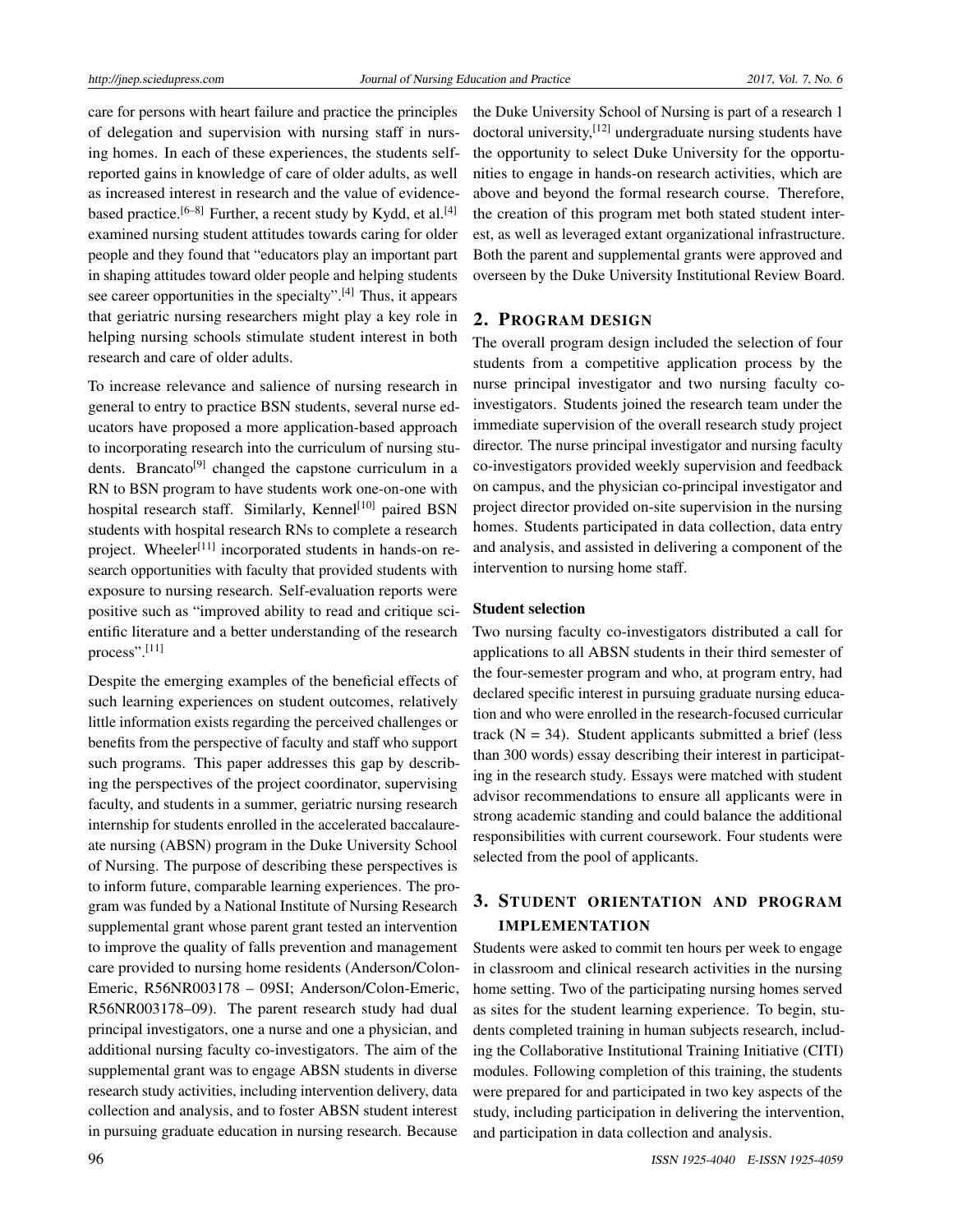#### 3.1 Participation in the intervention

Before they began research activities in the field, the students met with the project director, research interventionists (including a PhD nursing student), and the nurse and physician co-principal investigators for an overall orientation to the study. Students assisted in delivering the component of the intervention related to prevention of falls among nursing home residents. The project director coordinated students time and observed them in the field during the students' delivery of intervention sessions that consisted of a brief presentation on the prevention of falls to certified nursing assistants, licensed practical nurses, and registered nurses. After the presentation, students facilitated a question and answer session to ensure understanding by the nursing home staff. Also present during the site visits was the physician co-investigator, a geriatrician, who provided student training and supervision on how to implement staff training protocols on fall prevention. Bi-weekly meetings with the students allowed the physician co-investigator to demonstrate the intervention session's flow through role-playing and the students performed return demonstrations one week later to show mastery of both content and teaching methods.

#### 3.2 Participation in data collection and analysis

To learn the specific logistics of data collection, the students shadowed the research interventionists on-site in selected nursing homes during data collection where they distributed and collected survey packets. This activity facilitated the student introductions to the nursing home staff, the nursing home layout, and allowed them to become comfortable in their assigned nursing home. The project director was designated to train the ABSN students on survey data collection, tracking, and data entry. Lastly, students also met weekly with the nurse co-principal investigator to address issues related to data collection, to receive progress updates, and to solve problems, as well as to participate in descriptive analyses of the data.

#### 4. THE CHALLENGES AND BENEFITS

At the completion of the program, the project director, physician co-principal investigator, and students debriefed regarding the challenges and benefits of student participation in the project. Their experiences are described below.

#### 4.1 Project director

Scheduling was the main barrier to incorporating ABSN students into the research project because it was challenging to work around their coursework and clinical commitments. It was also time consuming to train and work with four additional study team members. However, the project director found the students well prepared for presenting the interven-

tion sessions. Also, the students demonstrated a high level of commitment to the project and were professional in their representation of the Duke University School of Nursing. The students worked well as a team and were willing to pitch in for each other if another had too many other commitments. Overall, the project coordinator felt that while it took more coordination time to include the students, the value of the contributions of the students far outweighed the extra time spent working with them. In the end, the project director advocated for extending the grant to keep the students on for additional data collection duties and analysis for an extra semester.

#### 4.2 Supervising faculty

The physician co-principal investigator identified several challenges in including ABSN students in the research experience. Because of their limited clinical and/or geriatric experience, they required more training and supervision than a clinically experienced research nurse would in delivering the protocols. In addition, there was a concern that their lack of clinical experience would result in nursing home staff being less willing to accept them as presenters of the intervention sessions. To preempt this, we ensured that a medicine or a nursing faculty study team member would be present with them at the sites for all sessions. Thus, substantially more faculty time was required to implement the protocols than normally would have been necessary. Nevertheless, there were important benefits to having the students implement the intervention sessions. Providing the opportunity to deliver an intervention was an important part of the student's research experience and merited the additional faculty time required. The student's energy and enthusiasm were infectious and the nursing home staff readily accepted their teaching. The students also filled a research personnel need during staff transitions. Most importantly, the geriatrician appreciated the opportunity to cultivate research interest among talented nursing students, as this was an important personal and institutional goal, especially in the field of geriatrics where trained providers are urgently needed. Thus, she found the experience of working with ABSN students professionally and personally satisfying.

#### 4.3 Students

The four students uniformly considered the research internship experience to be beneficial. Benefits they recounted included the opportunity to diversify their educational experience, apply what they learned in a classroom to real life, experience the feeling of being a knowledgeable specialist, and to participate in significant one-on-one interactions with faculty-researchers. The research project provided a different way in which to learn about geriatrics. The students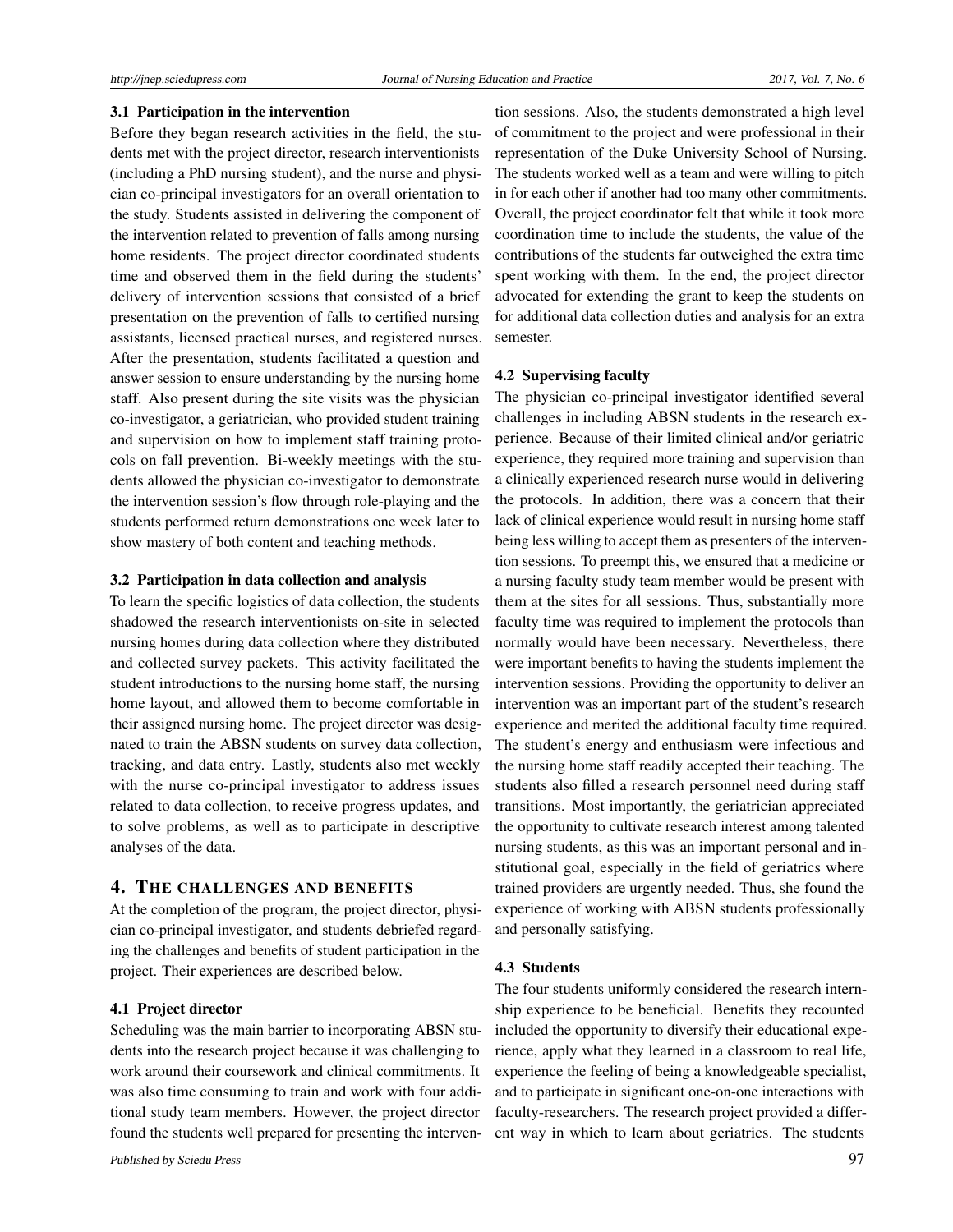welcomed the change from classroom learning and found their work, in the context of the project, more meaningful. In addition, students learned about the research process and how research can positively impact practice. They were exposed to the many aspects of designing, planning, executing, and evaluating a large-scale, NIH-funded research project. Prior to this experience, most of them had very little understanding of the research process or the vast efforts that go into it. The students now appreciate the amount of time, energy and resources that must be dedicated to such a venture. Such are many of the advantages of experiential learning.<sup>[\[13\]](#page-4-12)</sup>

The students gained confidence in and reinforced their knowledge of geriatric care when they served as a falls intervention specialist at the nursing homes by educating others during the intervention sessions and by serving as a resource for other healthcare professionals. They learned to work with nursing staff at all levels from nurse aids to nursing administration. The experience allowed them to develop technical and interpersonal skills that will certainly be of use later in their academic and professional careers. And, the experience provided a reprieve from the frustration sometimes felt by second-degree students transitioning back to learners after they were competent in another field before nursing school.<sup>[\[14\]](#page-4-13)</sup>

Finally, one-on-one instruction with the nurse principal investigator, nursing faculty co-investigators, physician coprincipal investigator, and PhD nursing student provided an invaluable mentorship opportunity. The small group meetings provided a nonthreatening environment in which to think critically, and exchange ideas with each other and with faculty. The students also found that it was a great opportunity to glean valuable information and expert advice on a variety of topics from research study procedures and statistical analysis to academic success and career path options. Research shows that mentorship can be a powerful tool for supporting students in academia and, not surprisingly, the students felt that they greatly benefited from the personal interaction and relationships built with the faculty advisors and principle investigators involved in the study.[\[15\]](#page-4-14)

#### 5. RECOMMENDATIONS

Flexibility from research team staff, nursing home staff, and students, was an important factor that contributed to the success of this project. Due to the nature of the project and the number of people involved (i.e. nursing home staff, interventionists, faculty), schedules changed constantly. Fortunately, the small group size allowed for easier communication and students worked well together to fill in for each other if one had a conflict. They maintained a high level of professionalism and commitment to the project and were always willing

to help each other. It is also recommended that participating students, while they may have separate projects, are brought together periodically for group instruction. This allows for more students to participate while minimizing the time spent instructing them. In this research experience, students were trained together, reducing staff and faculty commitment. Yet, students still worked independently to collect and analyze data, and to deliver intervention components. Carson<sup>[\[16\]](#page-4-15)</sup> described a similar technique in her paper where she designed a program to increase laboratory research opportunities for undergraduate students. By giving students independent projects but training them in parallel, Carson reduced mentor time burden without affecting the quality of the research experience. Lastly, it was important that faculty and staff advisors constantly acknowledged and encouraged students to make course work their priority so that students never felt that either experience was compromised. A careful initial selection process ensured that all participating students began with strong organizational and time management skills, which was essential to the success of the program.

Since completion of their ABSN degree, two of the students initially took nursing jobs on geriatric floors in a hospital. Eventually, these same two nurses moved into clinical research coordinator positions. Three of the students continued their education into advanced practice. And two of the four maintain that they eventually hope to pursue a PhD in nursing. One student stated that the research program allowed her to "better understand the importance of nursing research as a masters-level student". These latter points are particularly important in the context of the interdisciplinary team implementing the project. Whether mentored by the physician co-principal investigator or the nurse co-principal investigator, these nursing students could see how interdisciplinary research teams are contributing to nursing research, and the relevance of this research. Another stated that the experience "helped her to better support and care for her elderly patients and their families". All four students agree that participating in the program was an important part of their undergraduate experience.

# 6. CONCLUSION

To date, we have not identified any descriptions of programs that have worked with ABSN students in this type of learning experience. ABSN students represent a unique group of individuals who typically hold degrees in non-nursing fields that have chosen to make a career change into nursing. They bring experiences to nursing from past degrees and careers, are highly motivated, and are excellent learners. As one of the fastest growing segments of nursing programs, they are perhaps an untapped source of potential nurse scientists.[\[17\]](#page-4-16)